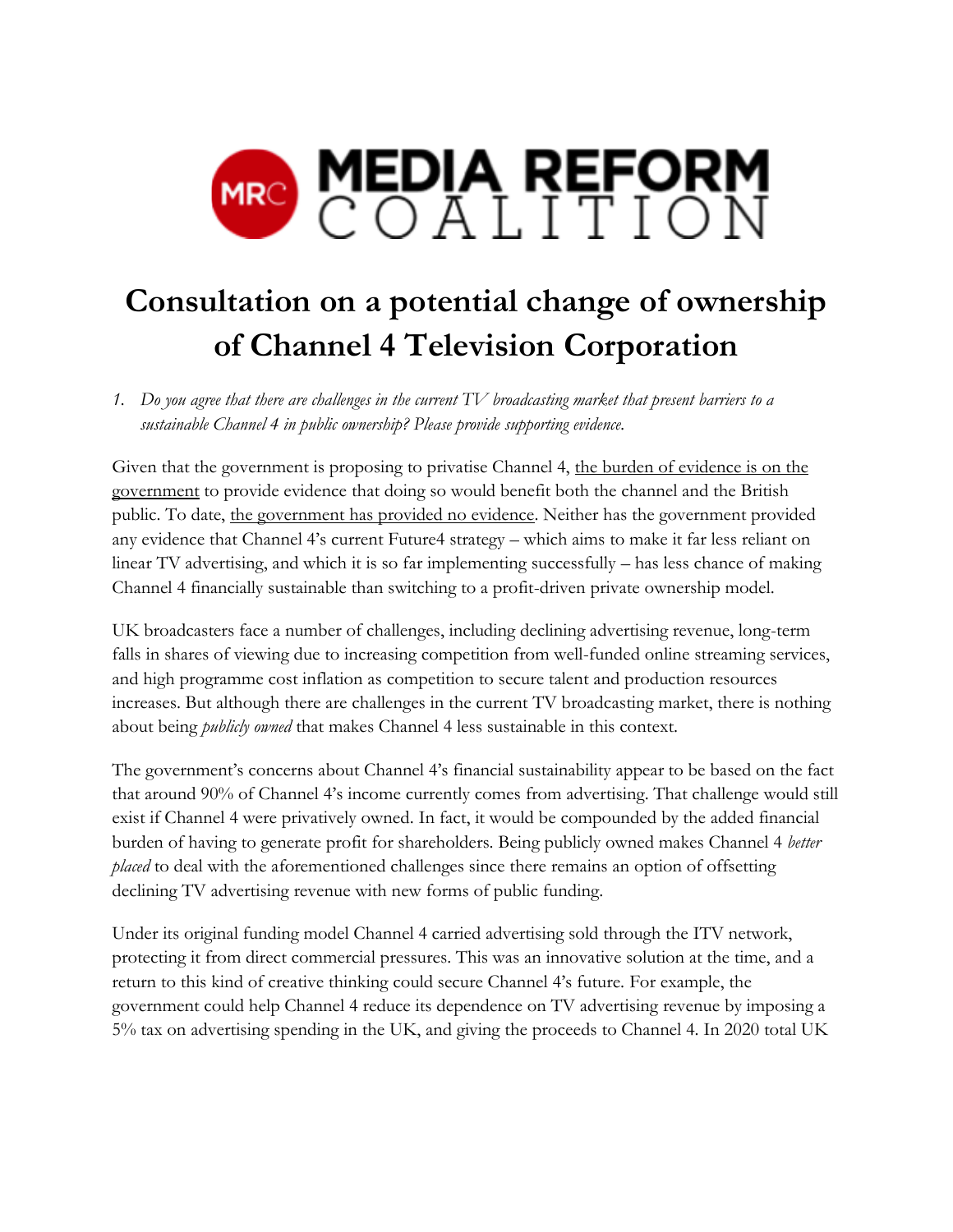advertising spending was  $f(23.5)$  billion, despite the pandemic.<sup>1</sup> That means a 5% tax would raise in the region of  $f<sub>1</sub>1$ -1.2 billion. A tax on all forms of advertising would be equal across formats, and spread across a range of parties (including Google and Facebook, who accounted for 80% of online ad spending in the UK last year), giving Channel 4 a source of funding that is guaranteed to increase in the future.<sup>2</sup>

If such a proposal were implemented, Channel 4 could become an ad-free channel and streaming service, leaving it far better placed to compete with the largely ad-free US streaming giants. It would also have a larger annual budget and, by eliminating the operating costs of having to sell advertising, would be able to spend more of its income on commissioning programmes. Revenue would also rise in line with UK advertising spending.

In addition, this small tax could be supplemented by a tax on Pay-TV and subscription streaming services. These services – including Sky – currently have no obligations to produce public service programming. Instead of imposing obligations on them to do so, they could be taxed, with the revenue used to increase the budgets and capacities of UK's public broadcasters. Ofcom estimates that in 2020 online subscription entertainment and audio-visual services generated revenue of  $f$ , 3.4 billion in the UK (although this includes music streaming services like Spotify). This, together with the roughly £13 billion in annual revenue that Sky, the UK's main Pay-TV operator, generated in 2020, could provide a further source of funding to support UK programme production.

In our view the government ought to be consulting on what *more* it could do to support the UK's publicly owned broadcasters as they respond to the rise of the US streaming giants. But instead of considering a range of policy options to improve Channel 4's sustainability as a publicly owned broadcaster, the government is considering only one policy – privatisation – which will likely cause considerable damage to the channel and the UK's media ecology on which the British public rely.

The pandemic has underscored the importance of public media. In its recent recommendations to the government on the future of public service media (PSM), Ofcom said:

Our research consistently shows that high-quality trustworthy and accurate news is one of the most important aspects of public service broadcasting on both a personal and societal level. … In the first week of the Covid-19 pandemic, the percentage of people who said they trusted information from the public service channels was over 80%. This compared to 30% of people who trusted news from websites/apps of online news

<sup>&</sup>lt;sup>1</sup> According to AA/WARC data. See IAB UK, '[AA/WARC: Ad market set for strong rebound](https://www.iabuk.com/news-article/aawarc-ad-market-set-strong-rebound)', 29 April 2021

<sup>&</sup>lt;sup>2</sup> Total UK ad spending was £15.5 billion in 2010, according to AA/WARC data, meaning the ad market has grown by 51.6% over the past decade.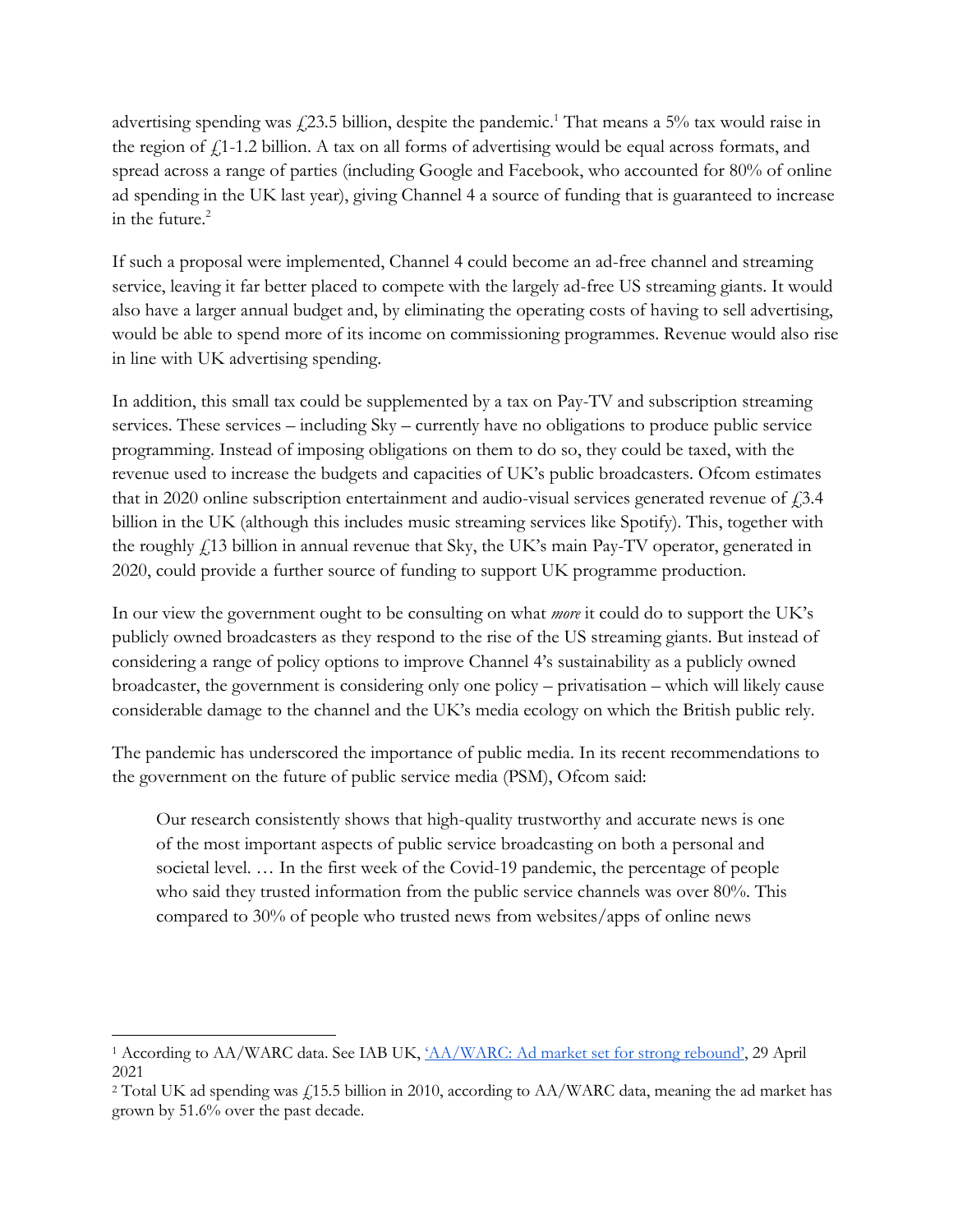organisations (such as Buzzfeed, Huffington Post, Vice) and 55% who trusted printed newspapers.<sup>3</sup>

Netflix and the Disney Channel may have *entertained* audiences during the pandemic, but neither was able to *inform* or *educate* the different publics within the UK – which was especially important at a time of local lockdowns and widespread disruption of schooling. Far from making PSM obsolete, the growth of streaming services makes it clear how important it is to support distinctive, locally produced programming aimed at the UK's diverse audiences.

*2. Would Channel 4, with a continued public service broadcasting licence and remit, be better placed to deliver sustainably against the government's aims for public service broadcasting if it was outside public ownership? Please provide supporting evidence.*

Channel 4 is financially healthy, delivers on its public service obligations, and is implementing its Future4 strategy to secure its future sustainability. Public ownership means that Channel 4 can reinvest any surpluses it generates in commissioning more, or better, programmes instead of having to distribute funds to shareholders.

It is likely that in order to ensure a sale, a privatised Channel 4 would operate with a reduced public service remit.<sup>4</sup> Privatisation would also reduce the funds Channel 4 is able to spend on content because it would have to generate a profit for its shareholders. This would inevitably lead to a reduction in both the quantity and quality of output in unprofitable but socially important genres like news and current affairs.

It is also likely that a commercial owner would lobby for Channel 4's remit to be further diluted or abolished over time, in much the way that the commercial PSBs lobbied for their programming quotas in key PSB genres to become a matter of 'self-regulation' in the 2003 Communications Act. The result of loosening programming requirements on the commercial PSBs has been a fall in output in several PSB genres, particularly between 2008 and 2013, as Ofcom's own regular PSB reviews show.<sup>5</sup> The Commons DCMS Committee's report earlier this year on the future of public service broadcasting criticised the effect that removing PSB quotas for children's programming has had on provision, with the BBC left as virtually the only commissioner of original content for

<sup>3</sup> Ofcom, *Small Screen: Big Debate – [Recommendations to Government on the future of public service media](https://www.smallscreenbigdebate.co.uk/__data/assets/pdf_file/0023/221954/statement-future-of-public-service-media.pdf)*, 15 July 2021, p. 21-22

<sup>&</sup>lt;sup>4</sup> According to the commercial research firm Enders Analysis, "We believe that it will be difficult to maintain the remit with a new buyer paying any more than a meagre sum, and even if that happens, a profit-oriented buyer will have incentive to game the obligations." See Enders Analysis, *[Channel 4: Privatisation, here we go again](https://www.endersanalysis.com/reports/channel-4-privatisation-here-we-go-again)*, 22 June 2021, p. 1

<sup>5</sup> Between 2008 and 2013, across the PSBs, there were falls in hours of first-run originated output of 9% in Arts & Classical Music, 78% in Education, 11% in Drama & Soaps and 28% in Children's programming. See Ofcom, *PSB Annual Report - [December 2014: Annex 1 -](https://www.ofcom.org.uk/__data/assets/pdf_file/0024/82383/annex_1_psb_spend_and_output_2014.pdf) PSB spend and output*, p. 29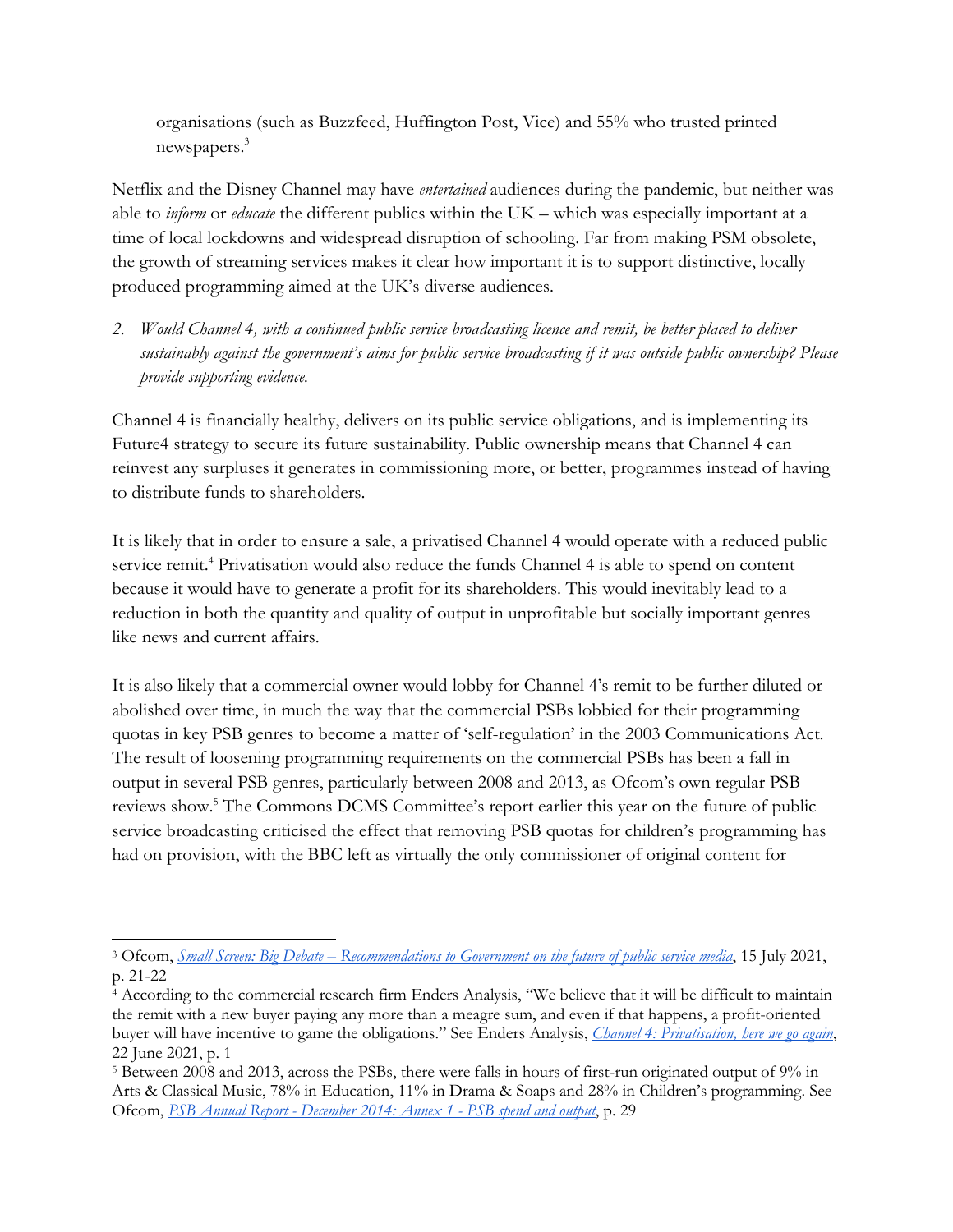children in the UK.<sup>6</sup> Ofcom's children's content review in 2018 found that PSB investment in UK children's programming had fallen from  $\ell$ 144m in 2006 to  $\ell$ 81m in 2017 in real terms, and that there was no PSB programming specifically made for 13-15 year-olds.<sup>7</sup>

The rationale for public service broadcasting requirements is simple and well-known. According to Ofcom:

Public service broadcasters differ from other commercial broadcasters in that they are required to provide services that fulfil societally valuable purposes across their range of programmes, including the provision of genres of particular societal value … Other content providers may (and do) produce programmes which have societal value, but they do not have an obligation to do so and the continued provision of such content will always be determined by its commercial viability. … Some genres will tend to be underprovided by the market, such as news (including regional news), arts, religious and children's programming due to a range of commercial factors. Without a regulatory intervention, there may also be limited provision of content that has a uniquely UK cultural perspective or sensibility as these tend not to sell well to other markets.<sup>8</sup>

Privatisation in other sectors has in many cases led to worse services and higher prices because organisations are run in the private interests of their shareholders rather than in the interests of the wider public.<sup>9</sup> The government has not presented any evidence that the public would benefit from the privatisation of Channel 4, nor how the usual problems resulting from privatisation would be avoided. Despite the obvious risks for the public, the government has stated it will not conduct an impact assessment before making a decision about any change of ownership.

*3. Social public service value*

*Should Channel 4 continue its contribution to levelling up the regions and nations of the UK through retaining a presence outside London and a strengthened regional production remit? Please provide supporting evidence.*

<sup>6</sup> House of Commons Digital, Culture, Media and Sport Committee, *[The future of public service broadcasting -](https://committees.parliament.uk/publications/5243/documents/52552/default/) Sixth [Report of Session 2019-21](https://committees.parliament.uk/publications/5243/documents/52552/default/)*, 25 March 2021, p. 17, paragraph 49

<sup>7</sup> Ofcom, *Children's content review: update - [Assessing the current provision of children's programmes on TV and online](https://www.ofcom.org.uk/__data/assets/pdf_file/0023/116519/childrens-content-review-update.pdf)*, 24 July 2018, p. 17, paragraph 5.2; p. 22, paragraph 5.28. See also p. 16, paragraph 4.9: "Commercial broadcasters tell us that there is limited and falling financial return across all children's genres, and that investing in children's programming has become more high-risk over time. They argue that the economics of producing children's content are challenging in the current market, due to the limited commercial returns given the potential audience size and advertising restrictions."

<sup>8</sup> Ofcom, *Small Screen: Big Debate Consultation – [Annex 6. Why public service broadcasting still matters](https://www.smallscreenbigdebate.co.uk/__data/assets/pdf_file/0029/208766/annex-6-why-psb-matters.pdf)*, 8 December 2020

<sup>9</sup> See e.g. Massimo Florio, *The Great Divestiture: Evaluating the Welfare Impact of the British Privatizations, 1979-1997* (MIT Press 2004)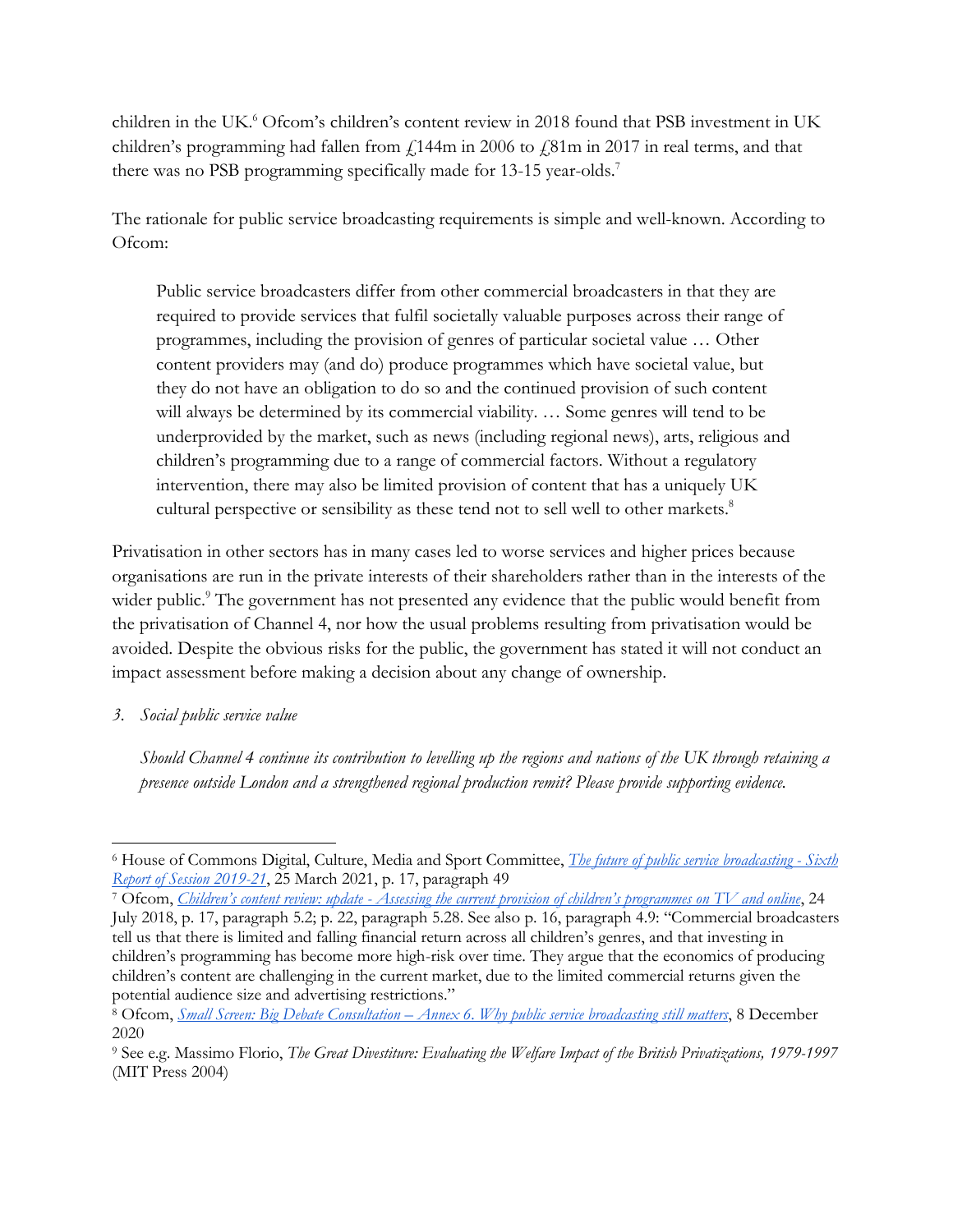As the government's levelling up agenda recognises, the concentration of the UK economy in London and the South East is detrimental to the country as a whole. The TV and film industry is similarly concentrated. Channel 4 supports production across the UK and is required to do so by the terms of its licence, which are set by Ofcom in accordance with requirements in the 2003 Communications Act. This obligation should be strengthened by devolving and distributing commissioning, and by focusing on small and medium-sized enterprises (SMEs) rather than superindies (defined by Ofcom as companies with turnover of over  $f(70m)$  which are concentrated in the south-east of England and many of which are not even UK-owned.

In 2020, 52.5% of the UK's public service broadcasters' budgets were spent inside the M25.<sup>10</sup> Channel 4 has increased the proportion of its first-run originated content spend outside of London from 39% in 2010 to 47% in 2020.<sup>11</sup> This is a positive trend, but the 53% remaining in London is still hugely disproportionate to the capital's share of the UK population. The relocation of Channel 4's headquarters to Leeds and the creation of the Glasgow Creative Hub are welcome moves, along with its Emerging Indie Fund and 4Skills programmes, which are supporting people outside London to enter the creative industries. But the shift towards more distributed programme production needs to continue and it needs to be accompanied by substantive changes to how funding is distributed and with what conditions. Regional spending, for example, should be combined with the promotion of higher labour standards; not just creating jobs but creating good, well-paid jobs across the country. All PSBs should be required to set labour requirements for independent production companies commissioned to make programmes, such as payment of the local living wage, diversity of recruitment (and promotion) and no use of unpaid interns.

The growth of the streaming sector makes it even more important that the UK has public service media like Channel 4, whose remit requires them to commission UK-originated programming. As the Commons DCMS Committee noted in its recent report on public service broadcasting:

PSBs have been described as underpinning the wider creative economy and whilst SVoDs are beginning to invest more in production in the UK, the number of UKoriginated content hours is hardly comparable. In 2019, PSBs provided approximately 32,000 hours of UK-originated content, whereas Netflix and Amazon Prime combined provided 164 hours.<sup>12</sup>

Research has shown that even when programmes commissioned by streaming services are set and produced in the UK, they have fewer British idioms and references because they are aimed at an international audience.<sup>13</sup> Without a policy response from government, the trend will inevitably be

<sup>10</sup> Enders Analysis, *Programming outside [the London bubble: Regions to be cheerful,](https://mcusercontent.com/e582e02c78012221c8698a563/files/2dd01035-53a5-ab8d-67dd-ec8e296e3763/Programming_outside_the_London_bubble_Regions_to_be_cheerful_2021_071_.pdf)* 16 July 2021

<sup>11</sup> Enders Analysis, *[Programming outside the London bubble: Regions to be cheerful](https://mcusercontent.com/e582e02c78012221c8698a563/files/2dd01035-53a5-ab8d-67dd-ec8e296e3763/Programming_outside_the_London_bubble_Regions_to_be_cheerful_2021_071_.pdf)*, p. 21

<sup>12</sup> House of Commons Digital, Culture, Media and Sport Committee, *[The future of public service broadcasting -](https://committees.parliament.uk/publications/5243/documents/52552/default/) [Sixth Report of Session 2019-21](https://committees.parliament.uk/publications/5243/documents/52552/default/)*, p. 22, paragraph 66 (citing data from Ofcom's *[Media Nations 2020](https://www.ofcom.org.uk/research-and-data/tv-radio-and-on-demand/media-nations-reports/media-nations-2020)* report, p. 83) <sup>13</sup> Enders Analysis, *[Outsourcing culture: When British shows aren't 'British'](https://www.endersanalysis.com/reports/outsourcing-culture-when-british-shows-arent-british)*, 9 March 2021.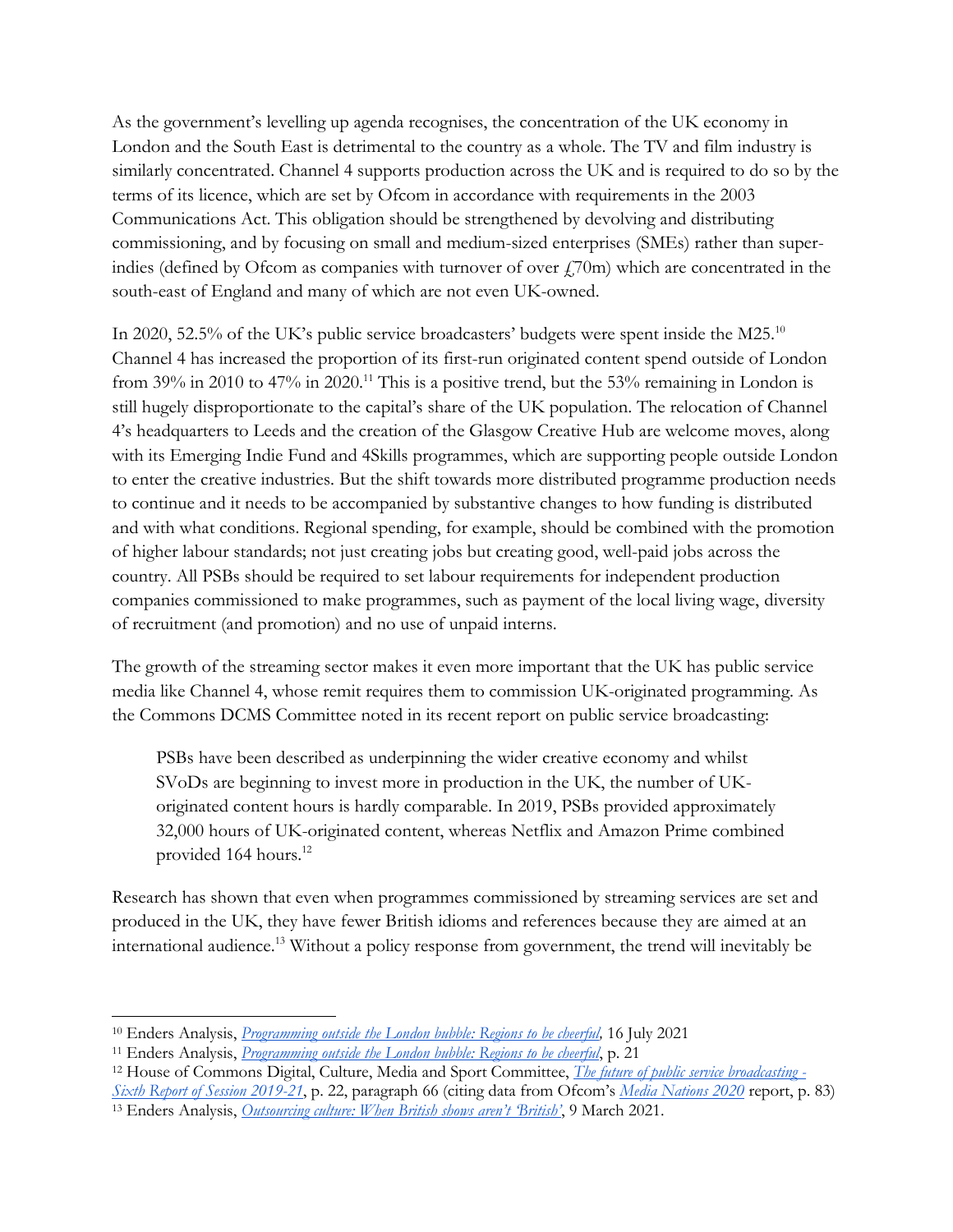towards greater underrepresentation for the nations and regions outside of London, since these are more unfamiliar internationally.

In summary, privatising Channel 4 would likely undermine the government's levelling up agenda, since a commercial, profit-driven owner will almost certainly seek to reduce or avoid regional commissioning requirements. In moving much of their production to other regions, the BBC and Channel 4 are going against the commercial logic that profit-driven firms are following.

*4. Should the government revise Channel 4's remit and obligations to ensure it remains relevant in an evolving broadcast market? If yes, what changes should be made (which could include new freedoms or changes to its obligations)? Please provide supporting evidence.*

With increasing competition from US-based streaming services, Channel 4 needs to offer content that is distinctive to remain relevant. Any revised remit must refocus on serving minority audiences, supporting innovative programming and film production. completely free from commercial pressures.

Alongside this, Channel 4 should have new obligations to prioritise commissioning from SME production houses rather than super-indies. In addition, its existing role in promoting digital innovation should be recognised and supported, including where this can support more participation from audiences.

Channel 4's original remit was to 'innovate in the form and content of programmes' and 'to reach new audiences not catered for currently by British television'. Its role in serving minorities in its early years was ground-breaking, and it provided mass audiences with opportunities to encounter experimental film, world cinema, innovative and challenging drama, serious discussions on arts and politics, and under-represented views of all kinds. The Media Reform Coalition believes that any revised remit needs to strengthen these core principles, while recognising contemporary opportunities and challenges.

Channel 4's public remit has been steadily undermined by the commercial pressure to generate advertising revenue since the early 1990s. These pressures intensified after the explosion of available TV channels with the digital switchover, and more recently the arrival of streaming and on-demand video platforms. This has led to a greater reliance on tried-and-tested, cheaper to produce formats that deliver large audience volumes at low cost: reality TV like *Big Brother* and game shows like *Deal or No Deal*.

Channel 4's history already shows how commercial pressures and imperatives are in tension with PSB objectives. Privatisation would simply push Channel 4 further down this path. In an era when this kind of content is readily available from commercial providers, Channel 4 should return to its core mission.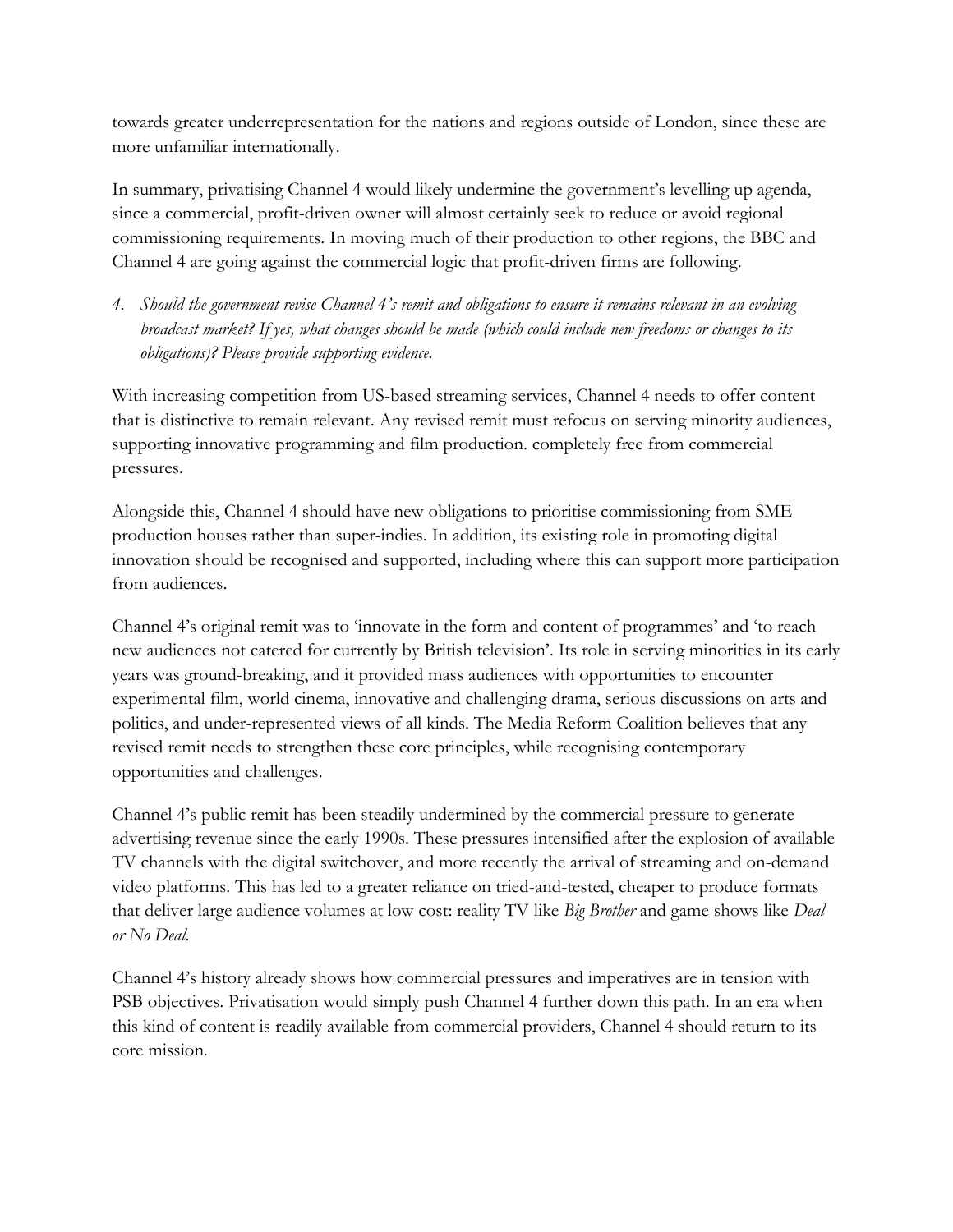Channel 4 is already pursuing a digital first strategy, and should be supported in pioneering crossplatform content which makes the most of the possibilities offered by digital technologies. It is also ideally placed to experiment with more participatory relationships with audiences, including commissioning processes with greater involvement from members of the public. We also believe the Channel needs new public obligations to ensure that it prioritises local production houses over the super-indies (see question 5).

### *5. Creative economy impact*

*Should the government remove the publisher-broadcaster restriction to increase Channel 4's ability to diversify its commercial revenue streams? Please provide supporting evidence.*

Channel 4 is currently financially healthy, and it is already implementing its Future4 strategy to secure additional commercial revenue streams. Its unique structure as a publisher-broadcaster has had huge benefits for the film and television sector, and this would be undermined if Channel 4 began producing its own programmes. The government's priority should be to ensure that more commissioning spend goes to local producers rather than super-indies.

Channel 4's unique structure as a publisher-broadcaster has played an essential economic role in increasing investment in the film and television sector. Over its lifetime it has invested  $f$ 12 billion in the independent production sector, and it makes an economic contribution of  $f_{\gamma}$  million per year to the UK economy, supporting  $10,600$  jobs in its supply chain.<sup>14</sup>

Channel 4 does not retain intellectual property (IP) rights on the programmes it commissions. Although this means that it cannot generate additional income through selling commissioned content internationally, this is beneficial to the UK's film and television sectors, in creating an important secondary source of income for production companies. The main barrier to this practice being more economically beneficial is not the publisher-broadcaster model, but the domination of the production sector by super-indies. While data for Channel 4's spend is not available, we know that across the television sector super-indies account for around 38% of all revenues, despite making up only 1% of the industry.<sup>15</sup> We also know that the number of independent production houses commissioned by Channel 4 has declined 33% over the last decade, from 239 in 2010 to 161 in 2020.<sup>16</sup> This concentration of spending means that the wider industry is not benefiting as much as it should from Channel 4's being a publisher-broadcaster. The solution is not to change the Channel's structure, but to impose new obligations to prioritise commissioning from local production companies. Higher standards should also be including in commissioning contracts to ensure that

<sup>14</sup> EY, *[Channel 4's contribution to the UK](https://assets-corporate.channel4.com/_flysystem/s3/2021-04/EY%20Report%20for%20Channel%204%20-%20Channel%204%27s%20contribution%20to%20the%20UK.pdf)*, April 2021, p. 1-2

<sup>15</sup> Ofcom, *Small Screen: Big Debate Consultation – [Annex 7. The role of PSBs in the UK TV production sector](https://www.smallscreenbigdebate.co.uk/__data/assets/pdf_file/0030/208767/annex-7-psb-role-in-production-sector.pdf)*, 8 December 2020, p. 9

<sup>16</sup> [Channel Four Television Corporation Report and Financial Statements 2010,](https://assets-corporate.channel4.com/_flysystem/s3/2017-06/annual_report_2010.pdf) p. 154; [Channel Four Annual](https://annualreport.channel4.com/assets/pdf/Overview_Channel4_AR20_ACC.pdf)  [Report 2020,](https://annualreport.channel4.com/assets/pdf/Overview_Channel4_AR20_ACC.pdf) p. 25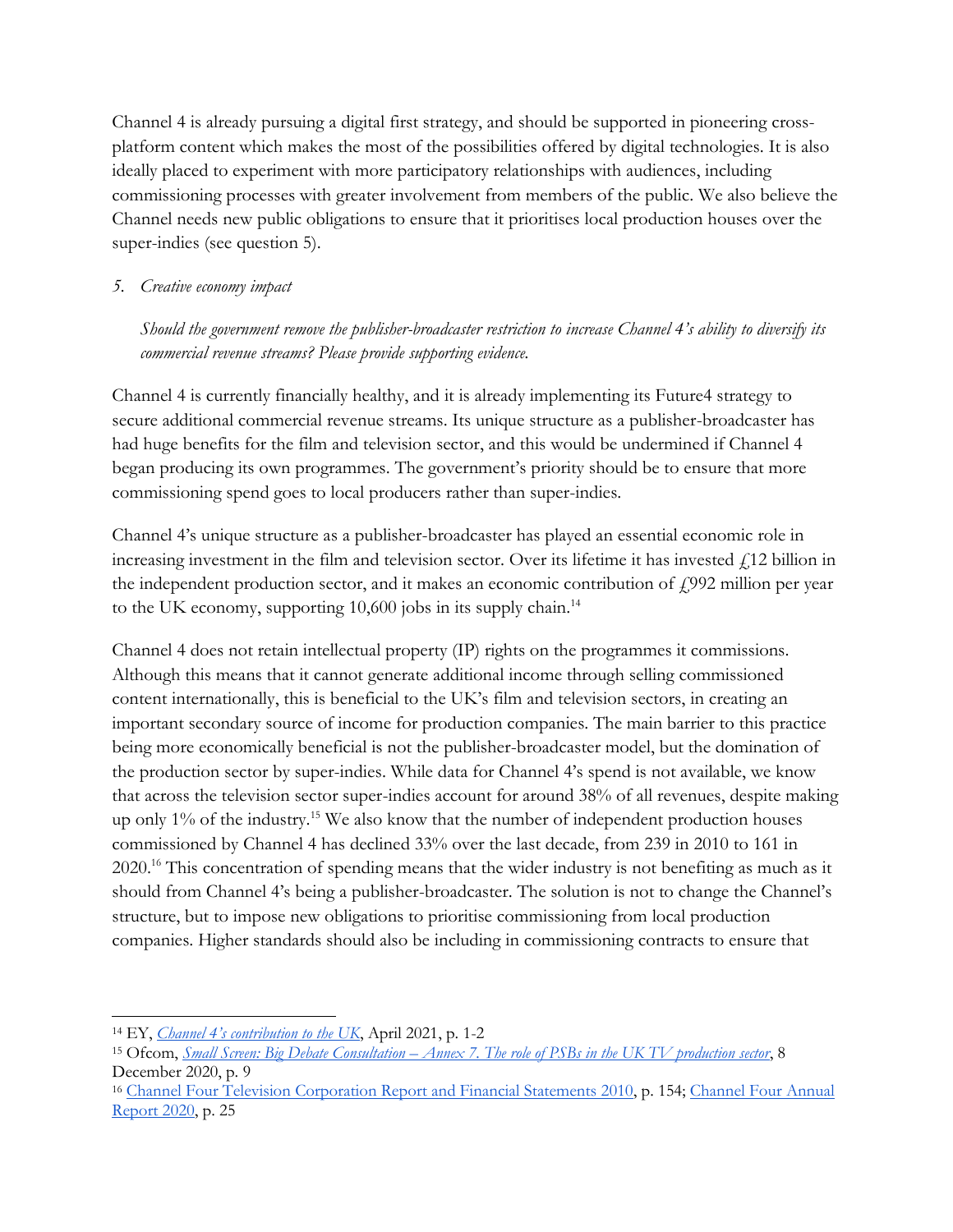they do not rely on exploitative labour practices, $^{17}$  and to ensure diversity in recruitment and promotion.

Although Channel 4's finances are currently healthy, in the longer term it will likely need additional sources of income. Plans for this are already underway in its Future4 strategy, which prioritises digital growth over linear ratings. The strategy aims to double All 4 Viewing by 2025, to increase digital advertising to at least 30% of total revenue by 2025, and for non-advertising income to be at least 10% of total by 2025. The government has provided no evidence that a private owner would be better placed to deliver this than the current ownership model, especially given the additional financial pressures if it has to generate profits for shareholders.

As discussed in our answer to question 2, we believe that the best long-term solution to funding the Channel is to move away from direct sales of advertising, and towards another former public funding such as an advertising levy. This would create another advertising free platform alongside the BBC, and allow Channel 4 to focus on public rather than commercial goals.

# *6. Other questions*

*With reference to supporting evidence, what would the economic, social and cultural costs and benefits of Channel 4 moving out of public ownership be on:*

*a. overall audience experience?*

We believe the impacts on audience experience will be strongly negative. Privatisation will lead to the content being less interesting and engaging, with more reliance on generic, low-cost content such as reality TV. Audiences will be less well informed as Channel 4 will be less likely to invest in news and current affairs, which are amongst the most expensive programmes to produce. A commercial owner which is trying to maximise audiences (in order to maximise revenues) will be less concerned with serving minority audiences, and will invest less in innovative content, including content from new untested voices and small production companies. This will mean that communities across the UK will be less well represented, and that there will be less diversity of content available for viewers.

## *b. the Channel 4 Television Corporation itself?*

Channel 4 is regulated to provide content that fulfils its public mission. Privatisation would fundamentally change the corporation into a commercial enterprise aimed at making profits.

<sup>17</sup> For example, Studio Lambert, an independent TV production company that makes Gogglebox for Channel 4 (among other programmes) was criticised by staff earlier this year by workers for 'inhumane' working conditions on the show. Staff were allegedly "warned against disrupting production by being forced to selfquarantine." See Jim Waterson, ["Gogglebox staff claim toxic culture behind scenes of hit show"](https://www.theguardian.com/tv-and-radio/2021/jan/29/gogglebox-staff-claim-toxic-culture-behind-scenes-of-hit-show), *The Guardian*, 29 January 2021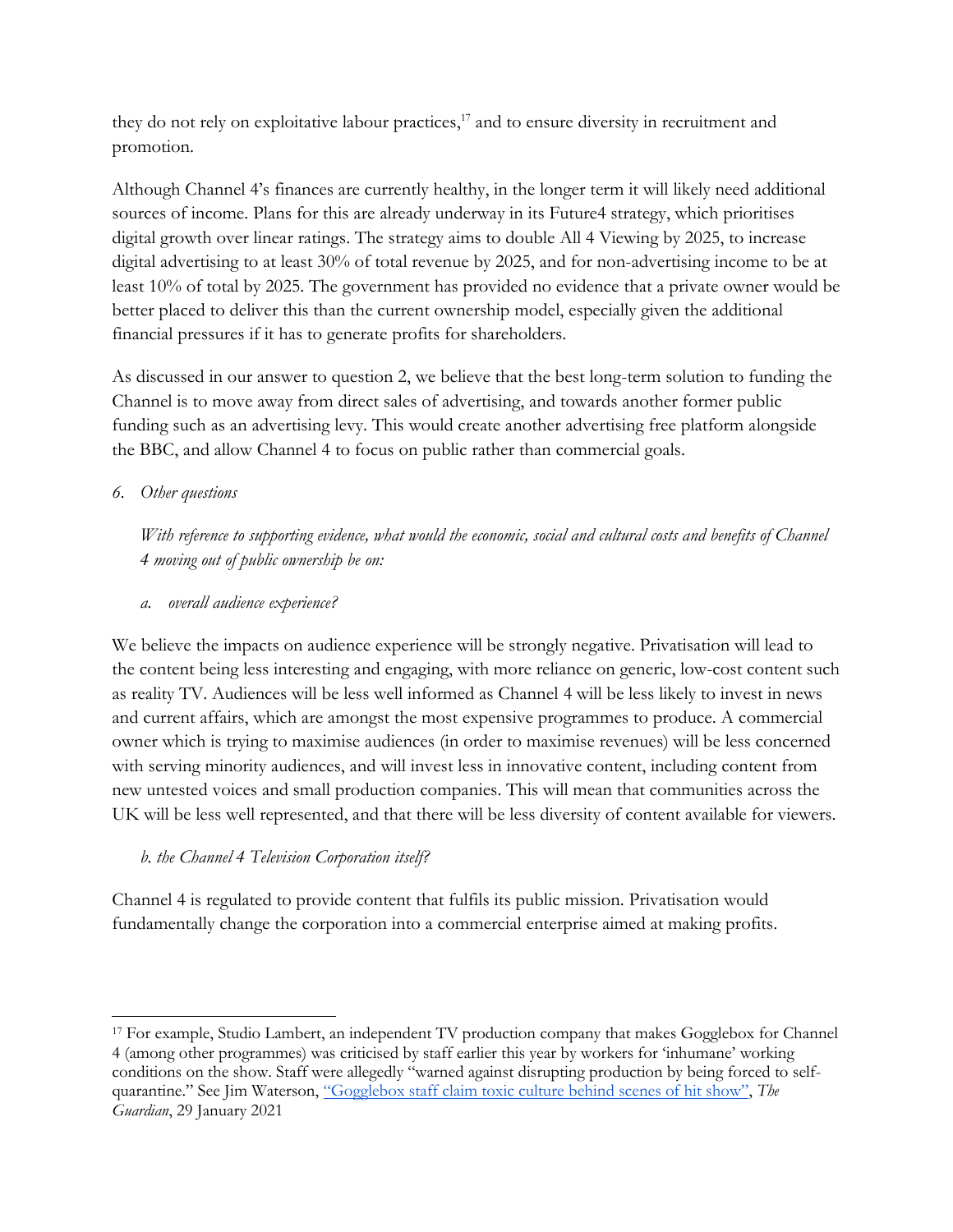Keeping the Channel 4 Television Corporation in public ownership helps to ensure it can focus on meeting its public service obligations.

#### *c. investment in the independent production sector?*

A commercial owner is likely to rely even more heavily on tried and tested TV formats, international dramas, and other generic content. If the buyer was US-based, they would commission more of Channel 4's content from the US, resulting in less being spent on UK production. It is also likely to further concentrate its spend with super-indies rather than local producers, because there is less commercial risk involved in commissioning from established companies. We believe this is the wrong direction of travel, and that Channel 4 should instead have new obligations to increase investment in SME production companies located throughout the UK.

# *d. investment in the independent film sector?*

We believe the independent film sector in the UK does not receive sufficient support. As the acclaimed British director Michael Winterbottom has recently argued, one index of that fact is how infrequently some of the best British film-makers have been able to make films in the UK.<sup>18</sup> Channel 4 spends more on British film than any other UK broadcaster, and Film4 has been a huge global success – its films have collectively won 37 Academy Awards. Film 4's current commissioning priorities are 'stories with contemporary relevance, based around British-led talent or content' and 'distinctive voices and work that aims to push the boundaries, within any given film genre'.<sup>19</sup> As with general TV commissioning, a commercial owner is likely to orient its film commissioning towards generic content aimed at international audiences rather than innovative, British-led filmmaking. This concern has been expressed by many in the industry.<sup>20</sup>

<sup>18</sup> "Many film-makers who have started making films in Britain have subsequently looked to the US – think of Andrea Arnold, Andrew Haigh, Christopher Nolan or Edgar Wright. Or they find it easier to work in television, commercials or theatre, or they decide to make studio films. For an individual director this may be a choice they are happy to make. But it leaves British independent cinema sadly depleted. Think of the films that we have missed out on. If the environment allowed, or encouraged, British film-makers who have already been successful...to carry on making the films they want to make here in Britain, they wouldn't need to be as productive as Bergman or Godard in order to transform British cinema. … Maybe it is the volume of this dark matter – the number of the unmade films – that explains why, as you look at British independent cinema, it resembles an abandoned building site, with roads mapped out, foundations dug, random piles of bricks here and there, bags of cement and sand lying around unused, and only an occasional building standing … unoccupied, looking lonely in the surrounding chaotic landscape." ["Michael Winterbottom: why British](https://www.theguardian.com/film/2021/sep/02/michael-winterbottom-why-british-independent-cinema-resembles-an-abandoned-building-site)  [independent cinema resembles an abandoned building site"](https://www.theguardian.com/film/2021/sep/02/michael-winterbottom-why-british-independent-cinema-resembles-an-abandoned-building-site), *The Guardian,* 2 September 2021 <sup>19</sup> Channel 4, ["Film4 FAQs"](https://www.channel4.com/commissioning/4producers/film4/film4-faqs)

<sup>&</sup>lt;sup>20</sup> For a collection of views from figures working in the UK film industry, see Geoffrey Macnab, "Tncredibly short-[sighted": UK industry reacts to possible privatisation of Film4"](https://www.screendaily.com/features/incredibly-short-sighted-uk-industry-reacts-to-possible-privatisation-of-film4/5161772.article), *Screen,* 21 July 2021. "Most of the people to whom Screen has spoken expressed fears a private owner would not maintain the commitment to creative risk-taking and support of new talent that has defined the film division - along with its broadcaster parent - since its launch in the early 1980s. It is these values, they said, that have helped to craft the present UK film ecosystem and celebrate the "British cultural voice" as Working Title Films' Tim Bevan puts it."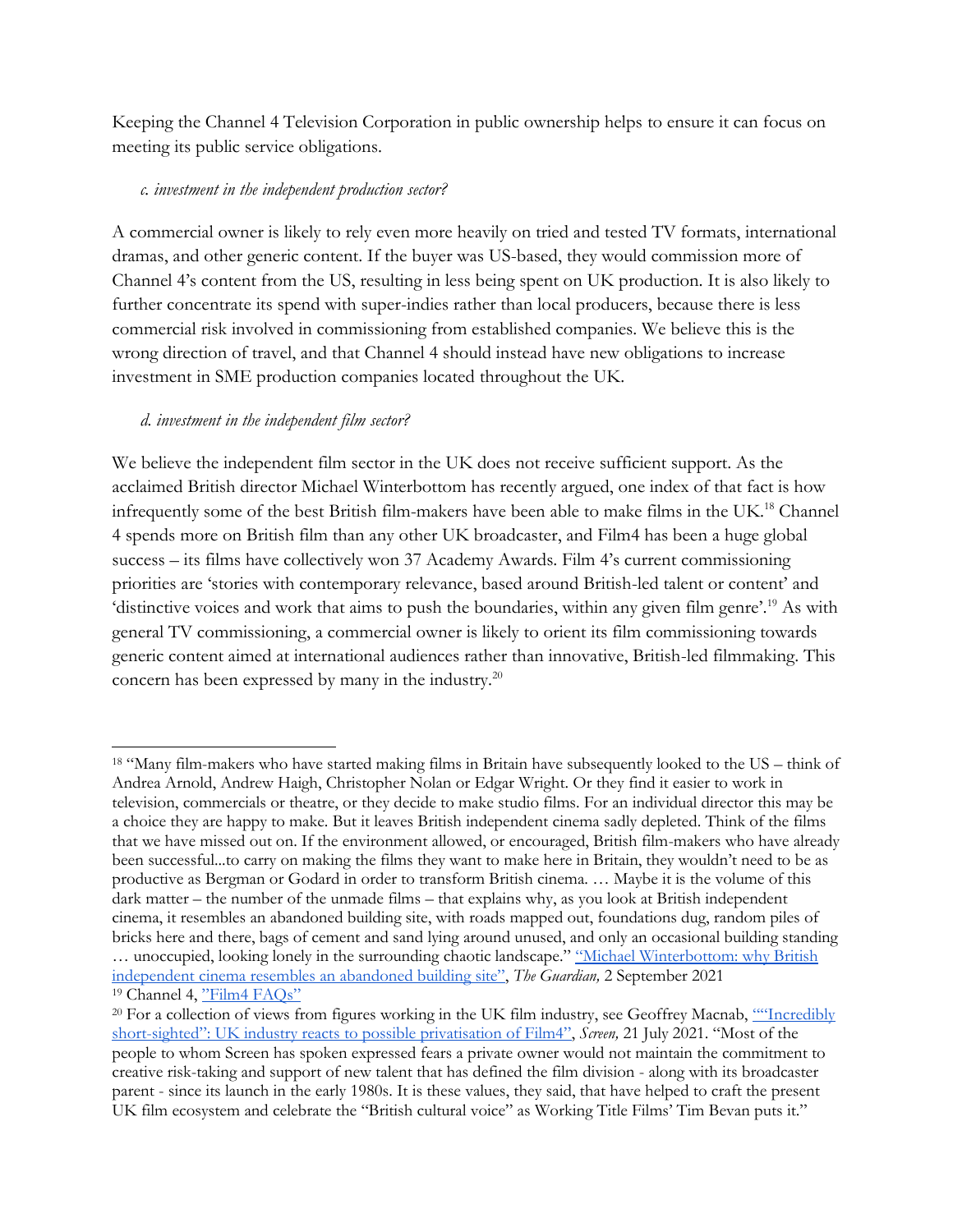#### *e. the TV advertising market?*

A possible buyer for Channel 4 would be another UK broadcaster – either ITV or Channel 5. This would reduce the number of sales houses from three to two, reducing competition and allowing for greater monopolies on TV advertising sales. The ISBA (which represents UK advertisers) is opposed to the privatisation of Channel 4, particularly highlighting its role in supporting the UK's creative sector which local advertising production depends upon. However, privatisation would also shut down the options outlined in response to question 2 for maintaining high quality and innovative content through a different funding mechanism, such as a levy on online advertising.

## *f. investment in the creative industries sector more widely?*

Privatisation would be likely to lead to more homogenous content, and less risk-taking and innovation. Commissioning is likely to become further concentrated in super-indies rather than SME production companies and emerging voices. A private owner would be likely to try and change the publisher-broadcaster model, reducing investment in the creative industries.

The Media Reform Coalition supports proposals in the Puttnam report on public service television to create new sources of funding which could underpin collaborations between broadcasters and public institutions such as the National Theatre or the Tate Gallery.<sup>21</sup> Such collaborations would only become more complex and costly were Channel 4 to be privatised.

# *g. competition between Channel 4 and other PSB and non-PSB channels?*

The PSB system was created on the principle that channels should compete on the basis of quality, rather than revenue or the maximising of audiences. Channel 4 was established with a distinctive remit to provide content for groups that were not well served by the BBC and ITV, as well as to invest in the independent production sector as a publisher-broadcaster. As all our PSB channels have become more centralised and commercialised, Channel 4's distinctiveness has been eroded. Privatisation will only increase this negative competition based on commercial criteria, rather than supporting the PSB system as a whole.

In terms of non-PSB channels, competition is largely genre specific. For news and current affairs (where the main competitor is Sky), privatisation would almost certainly result in a reduction of investment. In terms of drama, Channel 4's competition increasingly comes from streaming services, especially as both seek to appeal to younger audiences. Here Channel 4 will inevitably be outspent, and privatisation will not solve this. However, as the blockbuster success of *It's a Sin* demonstrated, where Channel 4 focuses on providing high quality content tailored for UK audiences – the content that streaming services will not provide – it is currently able to compete. Privatisation would be likely to disincentivise investment in this kind of competitive content.

<sup>21</sup> *[A Future for Public Service Television: Content and Platforms in a Digital World](https://research.gold.ac.uk/id/eprint/18869/1/FOTV-Report-Online-SP.pdf)*, 2016